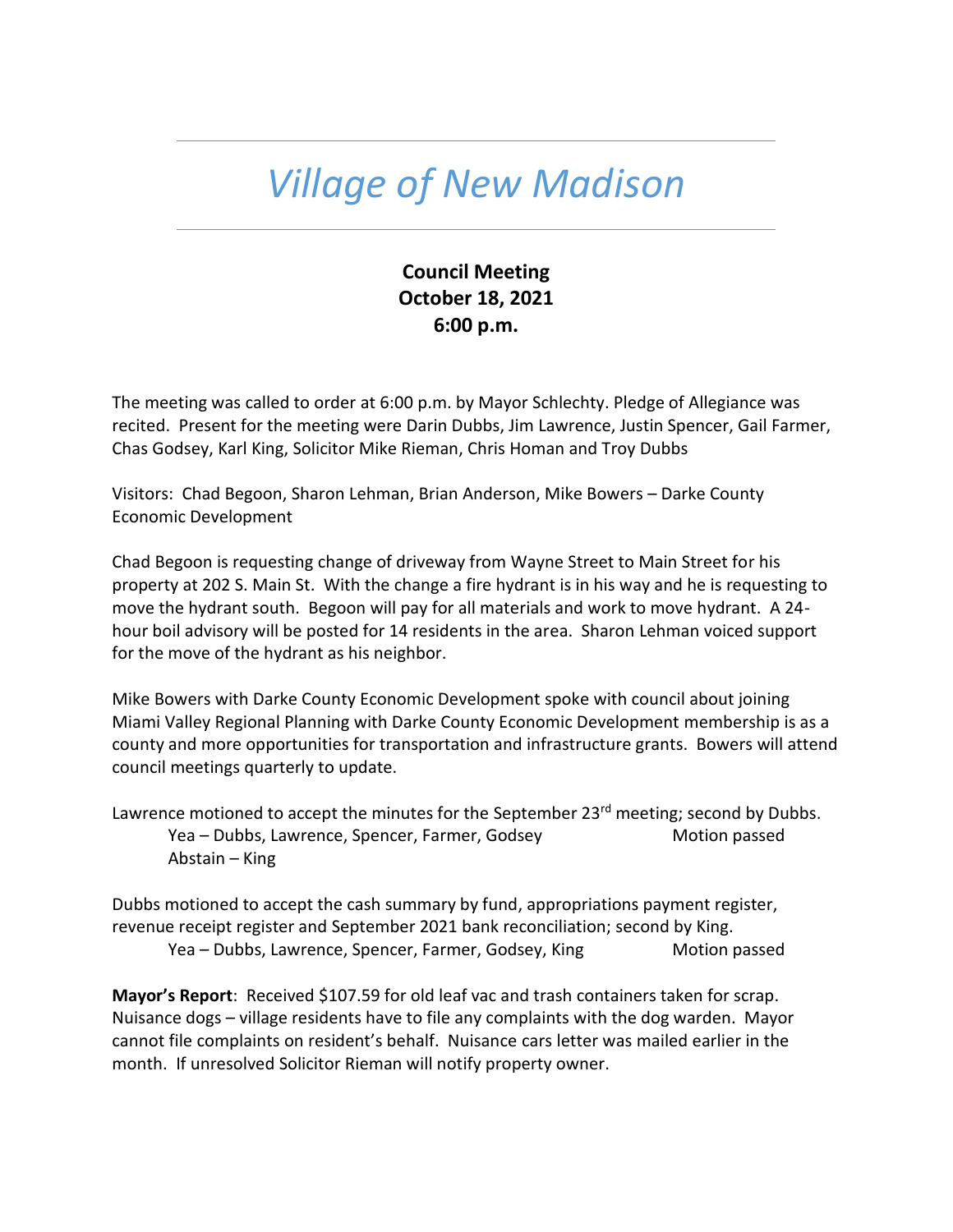**Parks & Recreation**: **Safety & Security: Sewage, Sanitation & Water:** Tower update – cathodic protection anodes installed **Streets & Infrastructures: Growth, Development, Zoning & Annexation: Finance, Audit & Economic Development: Personnel:** 

**Cemetery: Fire Department: Rescue Squad**:

Fiscal Officer Report: CCA will be at the village office on Monday, November 15<sup>th</sup> from 10-2 to assist residents with tax filing and questions. Website design is in process. USDA loan refinancing documents submitted to Ohio Water Development Authority. Pictures and documents submitted to Darke County Parks for grant funds to be used towards the picnic tables and trash receptacles. 2015 Auditor of State Special Audit released on the State Auditor's website.

## **Unfinished Business:**

2<sup>nd</sup> Reading of Resolution 21-19 approve contract for fire services for Village of New Madison.

2<sup>nd</sup> Reading of Resolution 21-18 approve contract for emergency medical services for Village of New Madison.

Begoon hydrant flow test 464 gallons per minute less if moving hydrant. New hydrant will have a watch valve. Dubbs motioned to allow Chad Begoon to move the hydrant on his property at 202 S. Main Street 13 feet to the south upon written agreement per Solicitor Rieman; second by Farmer.

Yea – Dubbs, Lawrence, Spencer, Farmer, Godsey, King Motion passed

## **New Business:**

Hometown Cable installing equipment on old water tower. Village has no contract with Hometown Cable. Hometown Cable will be notified again and if needed Solicitor Rieman will send letter.

Estate of Dora Jane Waymire asked King about having alley abandoned next to the property at N. Harrison Street. Solicitor Rieman asked for aerial maps. Zoning committee will discuss.

Dubbs motioned to accept the 2022 council meeting dates; second by Godsey. Yea – Dubbs, Lawrence, Spencer, Farmer, Godsey, King Motion passed

Dubbs motioned to suspend the rules and read Resolution 21-21 approving the Darke County Solid Waste Management plan update by title  $2^{nd}$  and  $3^{rd}$  time; second by King.